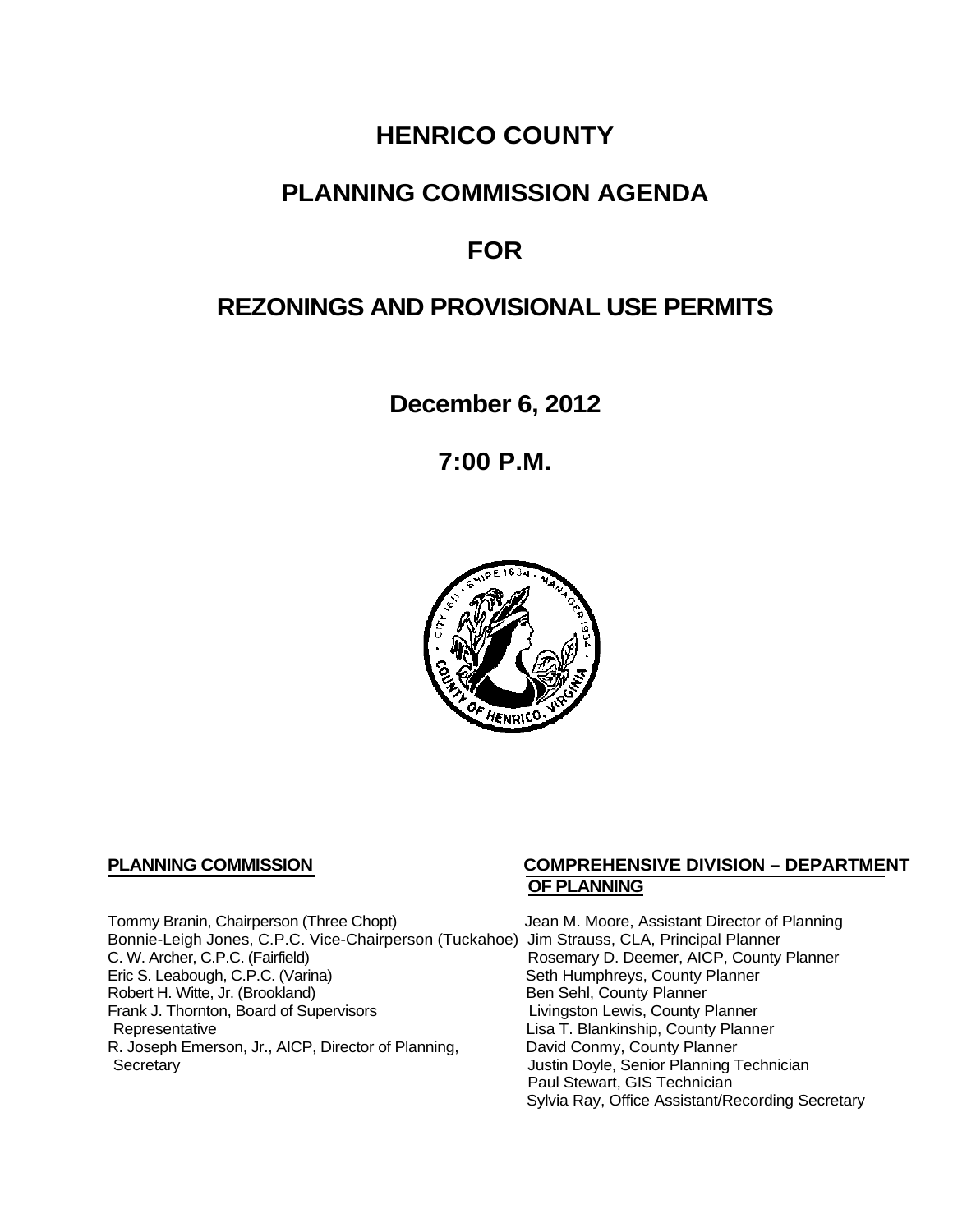#### **PLANNING COMMISSION REZONING MEETING FINAL AGENDA DECEMBER 6, 2012**

**BEGINNING AT 7:00 P.M.**

**WELCOME:**

**PLEDGE OF ALLEGIANCE:**

**RECOGNITION OF NEWS MEDIA:**

**CALL TO ORDER:**

**REQUESTS FOR WITHDRAWALS AND DEFERRALS: (0); (2)**

**REQUESTS FOR EXPEDITED ITEMS: (1)**

**CASES TO BE HEARD: (1)**

**TUCKAHOE:**

None.

**BROOKLAND:**

None.

**VARINA: Randy Hooker for Slurry Pavers, Inc: Request to conditionally rezone** from B-3 Business District to M-2C General Industrial District (Conditional) Parcel 806- 722-0882 consisting of 0.244 acres located on the south line of Nine Mile Road (State Route 33) approximately 250' east of its intersection with Echo Avenue. The applicant proposes a contractor's equipment storage yard. The use will be controlled by zoning ordinance regulations and proffered conditions. The 2026 Comprehensive Plan recommends Office. The site is in the Enterprise Zone and is part of the Nine Mile Road Corridor Revitalization/Reinvestment Opportunity Area. **Staff – Livingston Lewis (Expedited Agenda Requested) Recommended for Approval**

**C-28C-12 Brian C. Mitchell for E.J. Wade Construction:** Request to conditionally rezone from A-1 Agricultural District to M-2C General Industrial District (Conditional) Parcel 843-701-2778 containing approximately 24.4 acres located along the south line of Portugee Road approximately 2,300' east of its intersection with Memorial Drive. The applicant proposes a contractor's equipment storage yard, office, and maintenance